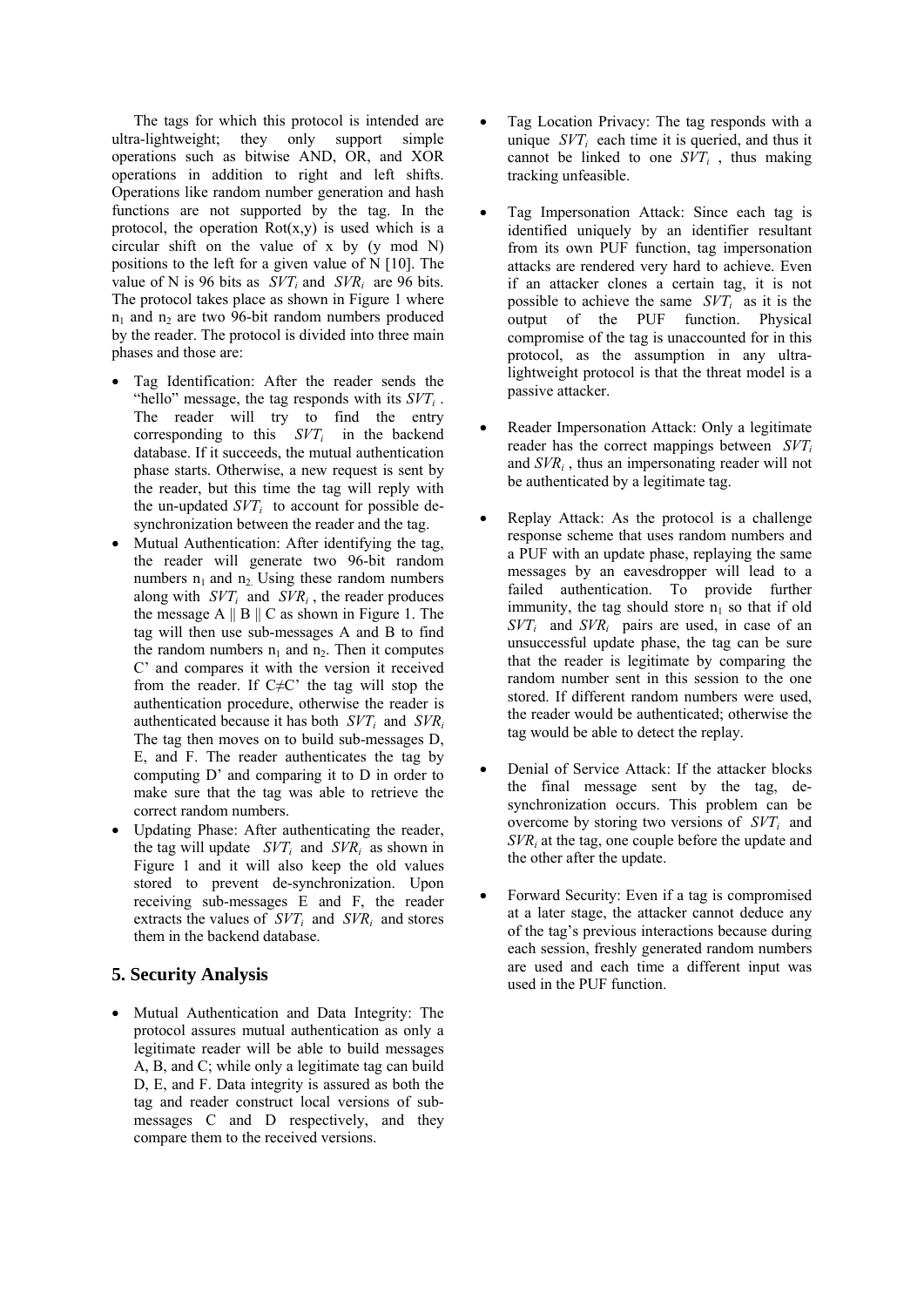

**Figure 1. Proposed Protocol**

# **6. Performance Analysis**

The performance and storage requirements of the protocol are studied in this section.

 Computational Cost: All the operations used in this protocol are compliant with ultra-lightweight tags and can be very efficiently implemented in hardware. According to [13], the implementation of the PUF function requires six to eight gates for each input bit; thus a 96-bit PUF function will require at most 768 gates. This means that PUFs are a much better solution than using hash functions that require at least 3500 gates to be implemented. Furthermore, the rotation operation is also lightweight and can be implemented easily on ultra-lightweight tags.

 Storage Requirements: Each tag needs to store two couples of *SVTi* and *SVRi* , old and updated values, in addition to  $n_1$ . Each of these identifiers has a length of 96 bits in compliance with EPCGlobal. Additionally, the tag needs to store a maximum of five intermediate 96-bit values during the authentication phase. All of these values are stored in a rewritable memory because they change during different authentication sessions. So the total storage requirement on the tag is:

 $10*96 = 960$  bits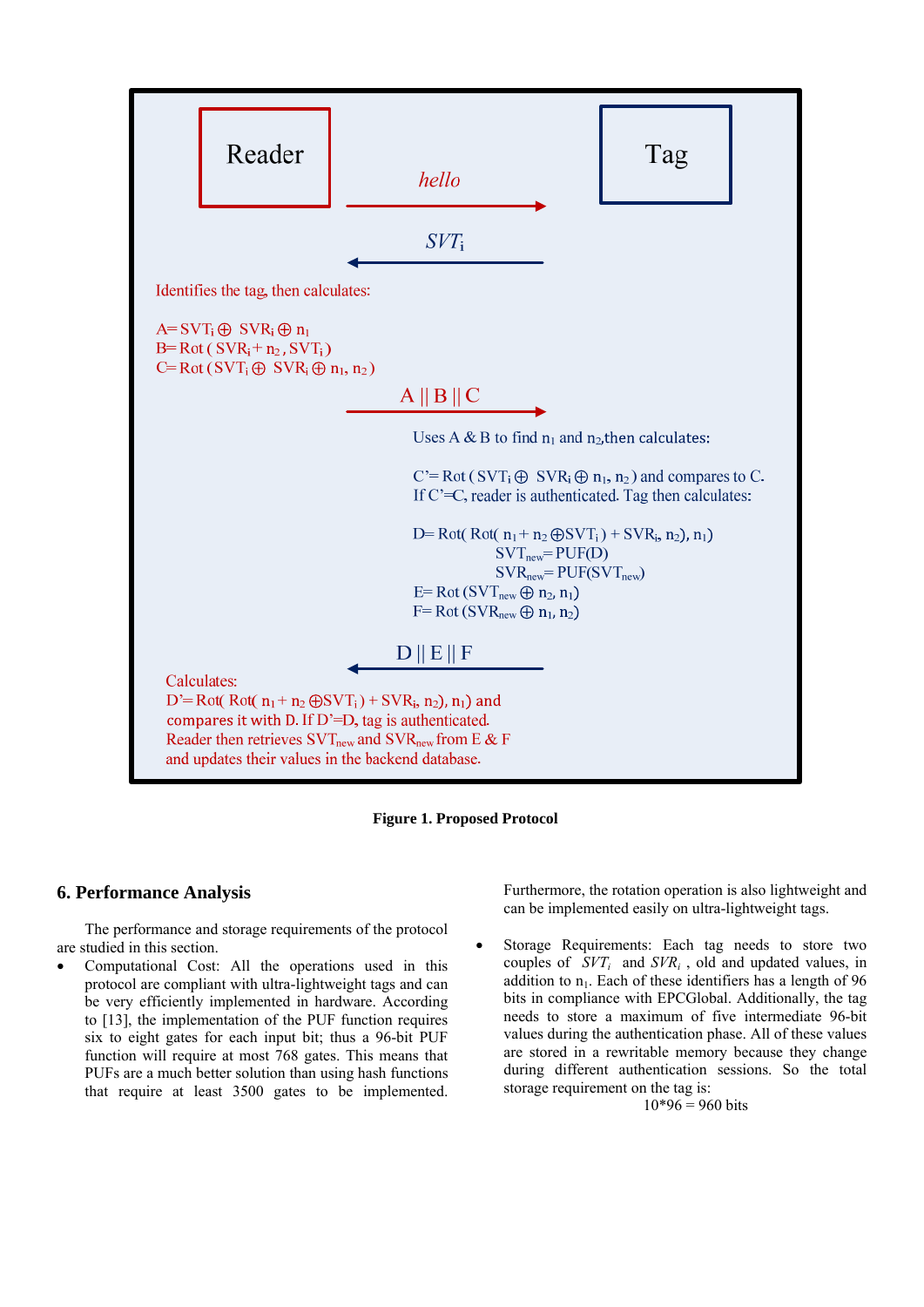Communication Cost: Assuming that the "hello" message is 5 bytes and knowing that messages A through F and *SVT<sub>i</sub>* all have a length of 96 bits, the total communication cost of this protocol is:

$$
7*96 + 5*8 = 712
$$
 bits

Table 1 compares the performance of the different ultralightweight protocols surveyed in this work.

| <b>Protocol</b> | <b>Storage</b><br>Req.(bits) | Communication<br>Cost (bits) |  |
|-----------------|------------------------------|------------------------------|--|
| Gassamer        | 960                          | 520                          |  |
| LMAP            | 1056                         | 520                          |  |
| SASI            | 864                          | 520                          |  |
| Work in $[12]$  | 864                          | 424                          |  |
| Proposed Wark   | 960                          | 712                          |  |

**Table 1. Performance Comparison** 

The communication cost in this work could be significantly decreased if the update phase is performed separately in the tag and in the reader, but then the updated values would not involve the use of PUFs and hence there is a tradeoff between uniqueness of updated values and communication cost.

## **7. Implementation**

In this section we describe a sample implementation of the security protocol described in Figure 1. We simulated the operation the RFID tag and reader using a client/server program developed in Java. In this simulation model the RFID tag plays the role of the client while the reader assumes the role of the server. The network interaction is realized using Java sockets that abstract a TCP client/server connection. The reader waits for tag connections on a specified IP address and port. Once an RFID tag successfully establishes a connection with the reader, the protocol steps, as specified in Figure 1, are executed resulting in a mutual authentication between the RFID tag and reader. We believe that this simulation model presents a viable proof of concept that demonstrates the correctness of the protocol before future deployment on real RFID tags and readers. The NetBeans v7.0.1 Integrated Development Environment (IDE) [14] is used for developing the client/server program using the Java 7 platform [15]. The server machine runs Ubuntu Linux v 9.04 and having the following hardware specifications:

 Processors: Intel(R) Core(TM) i7 CPU Q 720 running at 1.6 GHz

Memory: 4GB RAM

The client machine runs Windows 7 with the following hardware specifications:

- Processors: Two Intel(R) Xeon CPUs running at 3.8 GHz
- Memory: 2 GB RAM

The snapshots presented in Figures 2 and 3 respectively demonstrate a sample execution of the RFID tag and reader protocol steps. The diagnostic messages provided by the client and server programs indicate the successful execution of the different protocol steps and the values of the parameters involved in the mutual authentication procedure. To test the validity of the protocol exchanged messages and their full compliance with the protocol specifications; we deployed the Wireshark network protocol analyzer [16] on the server machine to capture the inbound and outbound protocol packets exchanged by the server network interface. Figure 4 shows the details of the "*hello*" packet sent from the reader to the tag as captured by Wireshark. Figure 5 represents the tag to reader message containing the value of "*SVT0*". The Wireshark packet representation of Figures 6 demonstrates the message containing the values of the *A*, *B*, and *C* parameters sent from the reader to the tag. Similarly, the packet representation of Figure 7 indicates the message containing the values of the *D*, *E*, and *F* parameters sent from the tag to the reader.



**Figure 2. Client-side program executing the tag protocol.**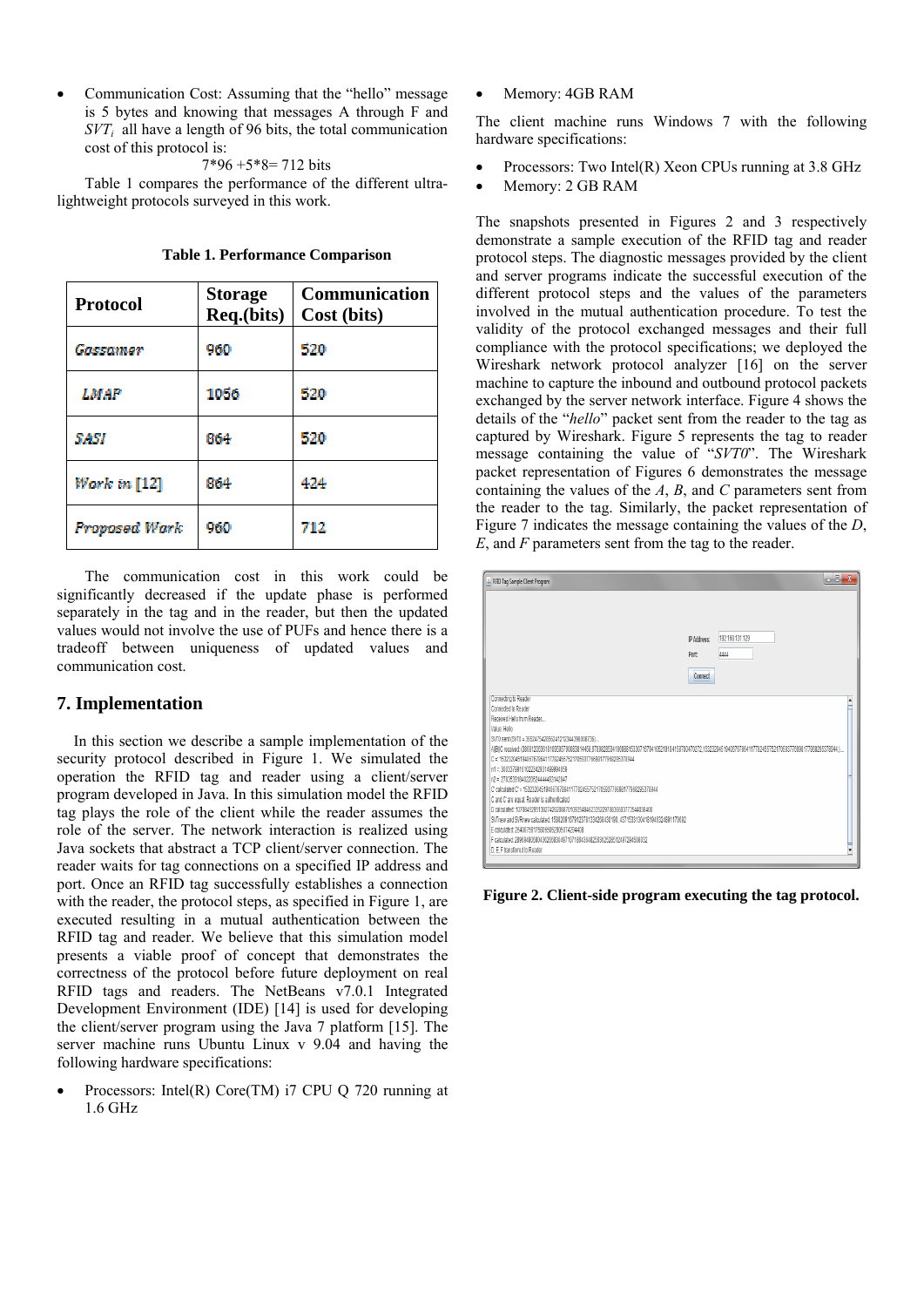| 圖                                    | RFID Reader Sample Server Program                                                                                               | $-$ 0 $x$ |  |
|--------------------------------------|---------------------------------------------------------------------------------------------------------------------------------|-----------|--|
|                                      |                                                                                                                                 |           |  |
|                                      |                                                                                                                                 |           |  |
| Waiting for Tags to Show             |                                                                                                                                 |           |  |
| Tag connected                        |                                                                                                                                 |           |  |
| Hello Sent                           |                                                                                                                                 |           |  |
| Received SVTO from Tag               |                                                                                                                                 |           |  |
| n1 generated                         | Value: 365247542856241212344398008736                                                                                           |           |  |
|                                      | n1 =: 30033799161022342931499994659                                                                                             |           |  |
| n2 generated                         |                                                                                                                                 |           |  |
|                                      | n2 =: 27835391840220624444483142847                                                                                             |           |  |
| AIBIIC sent:                         |                                                                                                                                 |           |  |
|                                      | (386812063618109505790083814458,678982853418698815330716794105219184158700470272,1532320451940676786411778245575217059377669817 |           |  |
| 7968295378944.)<br>DIIEIIF received: |                                                                                                                                 |           |  |
|                                      | (107084529513827426208870109354846233522970836603773544038400.264007591758065062905074294408.2896948068043626683049710718643648 |           |  |
| 256362528512497294508032,)           |                                                                                                                                 |           |  |
|                                      | D' rairulated D' = 107084529513827426208870109354846233522970836603773544038400                                                 |           |  |
|                                      | D and D' are equal. Tag is authenticated                                                                                        |           |  |
|                                      | SVTnew and SVRnew calculated: 15882091679123781334268430190.43715331304181946324891170692                                       |           |  |
|                                      |                                                                                                                                 |           |  |
|                                      |                                                                                                                                 |           |  |

#### **Figure 3. Snapshot of the server-side program executing the RFID reader protocol steps**

By comparing the parameter values displayed by the tag and reader diagnostic messages (see Figures 2 and 3) and the packet contents captured by Wireshark (see Figures 4, 5, 6, and 7) we realize that the protocol sample implementation demonstrates a 100% compatibility with the protocol specification.

| в         |                          |                                                        |                                     | eth): Capturing - Wireshaw                                |                                                                                                                                                                                                                                                                                                                   | <b>ATTENT</b> |
|-----------|--------------------------|--------------------------------------------------------|-------------------------------------|-----------------------------------------------------------|-------------------------------------------------------------------------------------------------------------------------------------------------------------------------------------------------------------------------------------------------------------------------------------------------------------------|---------------|
|           |                          | file Edt Vew Go Capture Analyze Statistics Help        |                                     |                                                           |                                                                                                                                                                                                                                                                                                                   |               |
|           |                          |                                                        |                                     |                                                           | NESS DE DOR ROOD DE RARD BEROS                                                                                                                                                                                                                                                                                    |               |
|           | Misker: trp port eg 4444 |                                                        |                                     |                                                           | - + Expression <u>4 Clear + Apply</u>                                                                                                                                                                                                                                                                             |               |
| No., Time |                          | Source                                                 | Destination                         | Protocol                                                  | <b>Info</b>                                                                                                                                                                                                                                                                                                       |               |
|           |                          | 12 304 974763 192 168 131.1                            | 102.168.131.129                     | TOP                                                       | 65515 > krb524 [SYN] SepiO WINIBIS2 Lenio RSS=1460 WS=2                                                                                                                                                                                                                                                           |               |
|           |                          | 13 304, 974828 192, 168, 131, 129                      | 192.168.131.1                       | TOP                                                       | krb524 > 65515 [SIN, ADI] SeprO Acks] W(ni5640 LeniO MS=1400 Wind                                                                                                                                                                                                                                                 |               |
|           |                          | 14 304.974910 192.168.131.1                            | 193.168.131.129                     | TOP                                                       | 65515 > krb524 [AOK] Segri Ackx1 Winx65700 LenxO                                                                                                                                                                                                                                                                  |               |
|           |                          | 15 305.007312 192.169.131.129                          | 192.168.131.1                       | TOP                                                       | krb524 > 65515 [P94, AD(] Seg=1 Ack=1 Win=5888 Len=4                                                                                                                                                                                                                                                              |               |
|           |                          | 16 305.207495 192.168.131.1                            | 192, 168, 151, 129                  | TOP                                                       | 65515 > krb524 [AOI] Seg=1 Ack=5 W.n=65696 Len=0                                                                                                                                                                                                                                                                  |               |
|           |                          | 17 305 217820 192.168.131.129                          | 192.168.131.1                       | TOP                                                       | krb524 > 65515 [PSH, ADI] Seg=5 Ack=1 W:n=5888 Lan=8                                                                                                                                                                                                                                                              |               |
|           |                          | 18 305.220315 192.168.131.1                            | 192.168.131.129                     | TOP                                                       | 65515 > krb524 [PSH, AOK] Seg=1 Ack=13 W1n=65688 Len=4                                                                                                                                                                                                                                                            |               |
|           |                          | 19 305.220661 192.168.131.129                          | 192.168.131.1                       | TOP                                                       | krb524 > 65515 [AOK] Seq=13 Ack=5 Win=5888 Len=0                                                                                                                                                                                                                                                                  |               |
|           |                          | 20 305.222360 192.168.131.1                            | 192.168.131.129                     | TOP                                                       | 65515 > krb524 (PSK, AOC) Sear5 Ack=13 W.n=65688 Lan=33                                                                                                                                                                                                                                                           |               |
|           |                          | 21 305.222641 192.168.131.129                          | 192.168.131.1                       | TOP                                                       | krb524 > 65515 [AOK] Seg=13 Ack=38 Win=5888 Len=0                                                                                                                                                                                                                                                                 |               |
|           |                          | 22 305.236320 192.168.131.129                          | 192.168.131.1                       | TOP                                                       | krb524 > 65515 [PSH, AOI] Seg=13 Ack=38 Win=5888 Len=143                                                                                                                                                                                                                                                          |               |
|           |                          | 23 305.259484 192.168.131.1                            | 192, 168, 131, 129                  | TOP                                                       | 65515 > krb524 [PSH, AOK] Seg=38 Ack=156 W1n=65544 Len=154                                                                                                                                                                                                                                                        |               |
|           |                          | 24 305.313450 192.168.131.129                          | 192.168.131.1                       | TOP                                                       | krb524 > 65515 [AOI] Seg=156 Ack=192 WLn=6912 Len=0                                                                                                                                                                                                                                                               |               |
|           |                          | 27 406.792790 192.168.131.1                            | 192.168.131.129                     | TOP.                                                      | 65515 > krb524 [FIN, ACK] Seg=192 Ack=156 Win=55544 Lan=0                                                                                                                                                                                                                                                         |               |
|           |                          | 28 406.829331 192.168.131.129                          | 192.168.131.1                       | TOP                                                       | krb524 > 65515 [AOC] Seg=156 Ack=193 W.n=6912 Len=0                                                                                                                                                                                                                                                               |               |
|           | D Data (B bytes)         | P Frame 17 (62 bytes on wire, 62 bytes captured)       |                                     |                                                           | > Ethernet II, Src: Vmware 34:72:f2 (00:0c:29:34:72:f2), Ost: Vmware c0:00:00 (00:50:56:c0:00:08)<br>P Internet Protocol, Src: 192.168.131.129 (192.168.131.129), Dat: 192.168.131.1 (192.168.131.1)<br>P Transmission Control Protocol, Src Port: krb524 (4444), Est Port: 65515 (65515), Seg: 5, Ack: 1, Len: 8 |               |
|           |                          | 0000 00 50 56 c0 00 08 00 0c 29 34 72 12 08 00 45 00   |                                     | $IV$ <sub>1111</sub> $Al$ <sub>111</sub> $E$ <sub>1</sub> |                                                                                                                                                                                                                                                                                                                   |               |
|           |                          | 0010 00:30:37 c0:40:00:40:06 7b 34 c0 all 83 81 c0 all |                                     | $.07.8.8. \{4.$                                           |                                                                                                                                                                                                                                                                                                                   |               |
|           |                          | 0020 93 01 11 5c ff eb df ae 4a 27 97 2e f4 8d 50 18   |                                     | unturn d'annels                                           |                                                                                                                                                                                                                                                                                                                   |               |
|           |                          | 0030 00 5c 25 96 00 00 74 00 05 48 65 6c 6c 6f         |                                     | -Vit. .Hello                                              |                                                                                                                                                                                                                                                                                                                   | Ħ             |
|           | Neady to load or capture |                                                        | Packets: 87 Displayed: 16 Marked: 0 |                                                           | Profile: Default                                                                                                                                                                                                                                                                                                  |               |

**Figure 4. Wireshark capture showing the "hello" message** 

| file Edit View Go Capture Analyze Statistics Help<br><b>NAMES TO BE RAINED REALT AND A REALY OF</b>                                                                                                                                                                                                                                                                                          |                          |
|----------------------------------------------------------------------------------------------------------------------------------------------------------------------------------------------------------------------------------------------------------------------------------------------------------------------------------------------------------------------------------------------|--------------------------|
|                                                                                                                                                                                                                                                                                                                                                                                              |                          |
|                                                                                                                                                                                                                                                                                                                                                                                              |                          |
| - + Daresson J Clear & Apply<br>Citer: tro port eq 4444                                                                                                                                                                                                                                                                                                                                      |                          |
| Protocol info<br>No., Time<br>Destination<br>Source                                                                                                                                                                                                                                                                                                                                          |                          |
| 12 304.974763 192.169.131.1<br>65515 > krb524 [SIN] Sepr0 WLHRESD Letted ROS=1400 WSD<br>102.168.131.120<br>TOP                                                                                                                                                                                                                                                                              |                          |
| kr3524 = E5515 [SIN, AOI] Sear0 Ackr1 W.mr5840 Lami0 MS5r1460 WSr5<br>13 304.074828 192.168.131.129<br>192.160.131.1<br>TOP.                                                                                                                                                                                                                                                                 |                          |
| 65515 > krb524 [ACK] Sep+1 Ack+1 Wtn=55700 Len=0<br>14 304.974910 192.168.131.1<br>192.168.131.129<br>TOP                                                                                                                                                                                                                                                                                    |                          |
| krb524 > 65515 [PS4, AOC] Sep+1 Ack+1 W.n=5888 Len=4<br>15 305.007312 192.168.131.129<br>192, 168, 131, 1<br>TOP:                                                                                                                                                                                                                                                                            |                          |
| 65515 > krb524 [AOK] Seq=1 Ack=5 W1n=65696 Len=0<br>16 305.207495 192.168.131.1<br>TOP<br>192.168.131.129                                                                                                                                                                                                                                                                                    |                          |
| krb524 > 65515 (PSH, AOK) Seg=5 Ack=1 Win=5888 Len=8<br>TOP:<br>17 305 217820 192.168.131.129<br>192,168,131.1                                                                                                                                                                                                                                                                               |                          |
| 65515 > krb524 [PS4, AOI] Sepri Ackx13 Winx65688 LennA<br>TOP<br>18 305.220315 192.169.131.1<br>192.168.131.129                                                                                                                                                                                                                                                                              |                          |
| krb524 > 65515 [AOK] Seg=13 Ack-5 Win=5888 Len=0<br>19 305.220661 192.168.131.129<br>192.168.131.1<br>TOP                                                                                                                                                                                                                                                                                    |                          |
| 65515 > krb524 [PSK, AOX] Sepr5 Ack=13 Won+65688 Len=33<br>20 305.222360 192.168.131.1<br>192.168.131.129<br>YCD <sup>1</sup>                                                                                                                                                                                                                                                                |                          |
| krb534 > 65515 (ADC) Sep+13 Ack+38 WIn+5888 Len+0<br>TOP<br>21 305.222641 192.168.131.129<br>192, 168, 131, 1                                                                                                                                                                                                                                                                                |                          |
| krb524 > 65515 [PSH, AOI] Seq=13 Ack=38 Win=5888 Len=143<br>22 305.236328 192.168.131.129<br>TOP<br>192.168.131.1                                                                                                                                                                                                                                                                            |                          |
| 65515 > krb524 [PB4, AOC] Seprill Askr156 W.n=65544 Lan=154<br>23 305.250494 192.168.131.1<br>192, 168, 131, 129<br>TOP                                                                                                                                                                                                                                                                      |                          |
| krb534 > 65515 [AOI] Sepri56 Ackr192 Winv6912 Lenv0<br>24 305.313450 192.168.131.129<br>102,168,131.1<br>TOP                                                                                                                                                                                                                                                                                 |                          |
| 65515 x krb534 [FIN, AO] 5ep-192 Ack+156 lign=65544 Lenv0<br>27 406.792796 192.168.131.1<br>192, 169, 131, 129<br>TOP.                                                                                                                                                                                                                                                                       |                          |
| krb534 > 65515 [AOK] Sep=156 Ack=193 WLn=6912 Len=0<br>28 406.829331 192.168.131.129<br>192, 168, 131, 13<br>TOP                                                                                                                                                                                                                                                                             |                          |
| 3 Frame 20 (87 bytes on wire, 87 bytes captured)<br>P Ethernet II, Src: Vmware c0:00:08 (00:50:56:c0:00:08), Dst: Vmware 34:72:f2 (00:0c:29:34:72:f2)<br>3 Internet Protocol, Src: 192.168.131.1 (192.168.131.1), Dat: 192.168.131.129 (192.168.131.129)<br>3 Transmission Control Protocol, Src Port: 05515 (05515), Dut Port: krb524 (4444), Seq: 5, Ack: 13, Len: 33<br>> Data (33 bytes) |                          |
| 0000 00 0c 29 34 72 f 2 00 50 56 c0 00 08 08 00 45 00<br>$$ 14r., P $V$ , , E.                                                                                                                                                                                                                                                                                                               |                          |
| 0010 00:49 12 ec 40:00:90 06 5f ef c0 a8:83 01:c0 a8<br>distance process                                                                                                                                                                                                                                                                                                                     |                          |
| 0020 83 81 ff eb 11 5c 87 2e f4 91 df an 4a 2f 50 18                                                                                                                                                                                                                                                                                                                                         |                          |
| 0030 40 26 86 c0 00 00 74 00 1# 33 36 35 32 34 37 35<br>(%t. .3652475)                                                                                                                                                                                                                                                                                                                       |                          |
| OC 62 34 32 36 35 36 37 34 31 32 31 32 33 34 34 33 39<br>42656241 21234439                                                                                                                                                                                                                                                                                                                   |                          |
| 0050 30 30 30 30 37 33 36<br>8008736                                                                                                                                                                                                                                                                                                                                                         |                          |
| Darkets: 87 Piscolaugh: 14 Marketh &<br>Bandy to lead as exetime.                                                                                                                                                                                                                                                                                                                            | <b>Brofile: Parksult</b> |

**Figure 5. Wireshark capture of the packet representing the "SVT0" message from the tag to the reader** 

| Ele Edt View Go Capture Analyze Statistics Help                                                               |                         |                                                         |                                                                    |
|---------------------------------------------------------------------------------------------------------------|-------------------------|---------------------------------------------------------|--------------------------------------------------------------------|
|                                                                                                               |                         |                                                         |                                                                    |
| $\alpha$ and                                                                                                  |                         |                                                         | <b>BEDCAROOTTIERREEXO</b>                                          |
| Misiter: copport eg 4444                                                                                      |                         |                                                         | - + Expression   { Clear   + Apply                                 |
| Time<br>Source<br>No.                                                                                         | <b>Destination</b>      | Protocol                                                | [ tedal                                                            |
| 12 304.974763 192.160.131.1                                                                                   | 192, 168, 131, 129      | TOP                                                     | 65515 x krb524 [StN] Sag=0 Win=8192 Lan=0 MS=1460 Win2             |
| 13 304.974829 192.168.131.129                                                                                 | 192, 168, 131, 1        | TOP.                                                    | krb524 > 65515 [StN, AOC] Segu0 Ack+1 Win+5840 Len=0 MS5+1460 WS=6 |
| 14 304.974910 192.168.131.1                                                                                   | 192.168.131.129         | TCP.                                                    | 65515 > krb524 [ACK] Seg=1 Ack=1 Win=65700 Len=0                   |
| 15 305.007312 192.168.131.129                                                                                 | 192.168.131.1           | TCP                                                     | krb524 > 65515 [PSH, AOK] Seg=1 Ack=1 Win=5888 Len=4               |
| 16 305.207495 192.168.131.1                                                                                   | 192.168.131.129         | TCP.                                                    | 65515 > krb524 [AOK] Seg=1 Ack=5 WLn=65606 Len=0                   |
| 17 305.217820 192.168.131.129                                                                                 | 192.168.131.1           | TCP.                                                    | krb524 > 65515 [PSH, ACK] Sept5 Ackx1 Winv5888 Lanx8               |
| 18.305.220315 192.168.131.1                                                                                   | 192.168.131.129         | TCP.                                                    | 65515 > krb524 [PSH, AOK] Seg=1 Ack=13 Win=65688 Len=4             |
| 19 305.220661 192.168.131.129                                                                                 | 102.160.131.1           | TCP                                                     | krb524 > 65515 [ACK] Seg=13 Ack=5 Win=5888 Len=0                   |
| 20 305.222360 192.168.131.1                                                                                   | 192.168.131.129         | TOP                                                     | 65515 > krb524 [PSH, AOK] Seg+5 Ack+13 Win+65688 Lan=33            |
| 21 305.222641 192.160.131.129                                                                                 | 192, 168, 131, 1        | TCP                                                     | krb524 > 65515 [AOK] Seps13 Acks30 Wins5800 Lans0                  |
| 22 305.236328 192.168.131.129                                                                                 | 192, 168, 191, 1        | TCP                                                     | krb524 > 65515 [P94, ADI] Seg=13 Ack=38 W(n=5888 Len=143)          |
| 23 305.259464 192.168.131.1                                                                                   | 192.168.131.129         | TCP                                                     | 65515 > krb524 [PS4, AO() Seg=30 Ack=156 Win=65544 Len=154         |
| 24 305.313450 192.168.131.129                                                                                 | 192.160.131.1           | TOP                                                     | krb524 > 65515 [ACK] Seg=156 Ack=192 Win=6912 Len=0                |
| 27 406.702798 192.160.131.1                                                                                   | 192.160.131.120         | TCP.                                                    | 65315 > krb524 [FIN, AOC] Sep+192 Ack=156 Win=65544 Lani-0         |
| 28 406.829331 192.168.131.129                                                                                 | 192, 168, 131, 1        | TCP                                                     | krb524 > 65515 [AOC] Seg=156 Ack=103 Win=6912 Len=0<br>۰           |
| D Frame 22 (197 bytes on wire, 197 bytes captured)                                                            |                         |                                                         |                                                                    |
| D Ethernet II, Src: Vmwara 34:72:f2 (00:0c:29:34:72:f2), Dat: Vmwara c0:00:08 (00:50:56:c0:00:08)             |                         |                                                         |                                                                    |
| P Internet Protocol, Src: 192.168.131.129 (192.168.131.129), Ost: 192.168.131.1 (192.168.131.1)               |                         |                                                         |                                                                    |
| P Transmission Control Protocol, Src Port: krb524 (4444), Ost Port: 65515 (65515), Seq: 13, Ack: 38, Len: 143 |                         |                                                         |                                                                    |
|                                                                                                               |                         |                                                         | $\ddot{\cdot}$                                                     |
| D Data (143 bytes)                                                                                            |                         |                                                         |                                                                    |
| 0000 00 50 56 c0 00 08 00 0c 29 34 72 f 2 08 00 45 00                                                         |                         | $PV$ <sub>1</sub> , $P$ <sub>1</sub> , $E$ <sub>1</sub> |                                                                    |
| 0010 00 57 37 c3 40 00 40 06 7a aa c0 a8 83 81 c0 a8                                                          |                         | .7.0.0.7.                                               |                                                                    |
| 0020 83 01 11 Sc ff eb df ae 4a 2f 87 2e f4 b2 50 18                                                          |                         | witness Herrly                                          |                                                                    |
| 0030 00 5c 03 9e 00 00 74 00 8c 33 38 36 38 31 32 30                                                          |                         | .\t. .3068120                                           |                                                                    |
| 0040 36 33 36 31 38 31 30 39<br>0050 33 36 31 34 34 35 36 2; 36 37 38 39 30 30 30 35                          | 35 30 35 37 39 30 30 38 | 63618109 50579008<br>3814458, 67996285                  |                                                                    |
| 0060 33 34 31 38 36 39 38 38                                                                                  | 31 35 33 33 30 37 31 36 | 34196988 15330716                                       |                                                                    |
| 0070 37 39 34 31 30 35 32 31                                                                                  | 39 31 36 34 31 35 36 37 | 79410521 91841587                                       |                                                                    |
| 0080 30 30 34 37 30 32 37 32 2 31 35 33 32 33 32 30                                                           |                         | 00470272 .1532320                                       |                                                                    |
| 0090 34 35 31 39 34 30 36 37 36 37 38 36 34 31 31 37                                                          |                         | 45194067 67864117                                       |                                                                    |
| 0040 37 38 32 34 35 35 37 35 32 31 37 30 35 39 33 37                                                          |                         | 78245575 21705937                                       |                                                                    |
| 0060 37 36 36 39 38 31 37 37 39 36 38 32 39 35 33 37                                                          |                         | 76698177 96829537                                       |                                                                    |
| 00c0 38 39 34 34 2c                                                                                           | RG44.                   |                                                         | ¢                                                                  |
| eth3: <live capture="" in="" progress=""> R Packets: 111 Displayed: 16 Marked: 0</live>                       |                         |                                                         | Profile: Default                                                   |

**Figure 6. Wireshark capture of the packet representing the "A||B||C" message from the reader to the tag.** 

|                                                                                                                                                                                                                                                                                                                                                                                                    |                  | eth 1: Capturing - Winshark             |                                                                   |
|----------------------------------------------------------------------------------------------------------------------------------------------------------------------------------------------------------------------------------------------------------------------------------------------------------------------------------------------------------------------------------------------------|------------------|-----------------------------------------|-------------------------------------------------------------------|
| Ble Edit View Go Capture Analyze Statistics Help                                                                                                                                                                                                                                                                                                                                                   |                  |                                         |                                                                   |
|                                                                                                                                                                                                                                                                                                                                                                                                    |                  |                                         |                                                                   |
| <b>Q M</b>                                                                                                                                                                                                                                                                                                                                                                                         |                  |                                         | <b>BEDCARA 372 BBRERE BBRX 0</b>                                  |
|                                                                                                                                                                                                                                                                                                                                                                                                    |                  |                                         |                                                                   |
| M Fiter: top port eq 4444                                                                                                                                                                                                                                                                                                                                                                          |                  | - + Expression { Clear + Apply          |                                                                   |
| Source<br>No. L<br>Time                                                                                                                                                                                                                                                                                                                                                                            | Destination      | Protocol<br>info                        |                                                                   |
| 12 304.974763 192.168.131.1                                                                                                                                                                                                                                                                                                                                                                        | 192.168.131.129  | TOP                                     | 65515 > krb524 [SVN] Sego0 WITHHIS2 LANNO MSS=1460 WS=2           |
| 13 304.974929 192.168.131.129                                                                                                                                                                                                                                                                                                                                                                      | 192.169.171.1    | TOP.                                    | krb534 > 65515 [SW, ADI] Sept0 Ackx1 W.nr5840 Lani0 MSSx1460 WSH5 |
| 14 304.974910 192.168.131.1                                                                                                                                                                                                                                                                                                                                                                        | 192.168.131.129  | TCP                                     | 65515 > krb524 [AOK] Sep=1 Ack=1 Win=65700 Len=0                  |
| 15 305.007312 192.168.131.129                                                                                                                                                                                                                                                                                                                                                                      | 192.168.131.1    | TOP                                     | krb524 > 65515 [PSH, AOI] Sep=1 Ack=1 Win=5888 Len=4              |
| 16 305 207455 192.168.131.1                                                                                                                                                                                                                                                                                                                                                                        | 192.168.131.129  | TOP                                     | 65515 > krb524 [AOK] Seq=1 Ack=5 Win=65696 Len=0                  |
| 17 305.217820 192.168.131.129                                                                                                                                                                                                                                                                                                                                                                      | 192.168.131.1    | TOP                                     | krb524 > 65515 [PSH, AOK] Sep=5 Ack=1 Win=5888 Len=8              |
| 18 305.220315 192.168.131.1                                                                                                                                                                                                                                                                                                                                                                        | 192.168.131.129  | TOP                                     | 65515 > krb524 [PSH, ACK] Seps] Acka13 Wine65688 Lena4            |
| 19 305.220661 192.168.131.129                                                                                                                                                                                                                                                                                                                                                                      | 192.168.131.1    | TCP                                     | krb524 > 65515 [ACK] Segr13 Acki5 W.mi5888 Lenr0                  |
| 20 305.222360 192.168.131.1                                                                                                                                                                                                                                                                                                                                                                        | 192.168.131.129  | TCP                                     | 65515 > krb534 [PSH, ACK] Sepr5 Ack=13 Winn65688 Len=33           |
| 21 305.222641 192.168.131.129                                                                                                                                                                                                                                                                                                                                                                      | 192.168.131.1    | TCP                                     | krb524 > 65515 [AQK] Sec-13 Ack-38 Wan-5888 Len-0                 |
| 22 305.236328 192.168.131.129                                                                                                                                                                                                                                                                                                                                                                      | 192.168.131.1    | TOP                                     | krb524 > 65515 [PSH, AOX] Sep=13 Ack=38 Win=5888 Len=143          |
| 23 305.259494 192.168.131.1                                                                                                                                                                                                                                                                                                                                                                        | 192.168.131.129  | TOP                                     | 65515 > krb524 [PSH, ADI] Sep=36 Ack=156 Win=65544 Len=154        |
| 24 305.313450 192.168.131.129                                                                                                                                                                                                                                                                                                                                                                      | 192.168.131.1    | TCP                                     | krb524 > 65515 [AOK] Seg=156 Ack=192 Win=6912 Len=0               |
| 27 406.792796 192.168.131.1                                                                                                                                                                                                                                                                                                                                                                        | 192.168.131.129  | TOP                                     | 65515 > krb524 [FIN, ACK] Sept192 Ack=156 Win=65544 LensO         |
| 28 406 820331 102.168.131.120                                                                                                                                                                                                                                                                                                                                                                      | 192, 168, 131, 1 | TOP                                     | kr6524 > 65515 [AOC] Sep+156 Ack=103 Win=6012 Len=0<br>۰          |
| > Frame 23 (208 bytes on wire, 208 bytes captured)<br>> Ethernet II, Src: Vmware c0:00:08 (00:50:56:c0:00:08), Dat: Vmware 34:72:f2 (00:0c:29:34:72:f2)<br>3 Internet Protocol, Src: 192.168.131.1 (192.168.131.1), Dst: 192.168.131.129 (192.168.131.129)<br>> Transmission Control Protocol, Src Port: 65515 (65515), Dst Port: krb524 (4444), Seq: 38, Ack: 156, Len: 154<br>P Data (154 bytes) |                  |                                         | ۵                                                                 |
| 00 0c 29 34 72 f 2 00 50 56 c0 00 08 08 00 45 00<br>coop                                                                                                                                                                                                                                                                                                                                           |                  | $L^2L^2$ , $PV$ , $L^2L$                |                                                                   |
| 0010 00 c2 12 ed 40 00 00 06 5f 75 c0 a8 83 01 c0 a8                                                                                                                                                                                                                                                                                                                                               |                  |                                         |                                                                   |
| 0020 83 81 ff eb 11 5c 87 2e f4 b2 df ae 4a be 50 18                                                                                                                                                                                                                                                                                                                                               |                  |                                         |                                                                   |
| 0030 40 02 f1 1b 00 00 74 00 97 31 30 37 30 38 34 35                                                                                                                                                                                                                                                                                                                                               |                  | @t. .1070845                            |                                                                   |
| 0040 32 39 35 31 33 38 32 37 34 32 36 32 30 38 38 37                                                                                                                                                                                                                                                                                                                                               |                  | 29513827 42620887                       |                                                                   |
| 0050 30 31 30 39 39 35 34 38 34 35 32 33 33 35 32 32                                                                                                                                                                                                                                                                                                                                               |                  | 01093548 46233522                       |                                                                   |
| 0060 30 37 30 38 33 36 36 30 37 37 33 35 34 34 30                                                                                                                                                                                                                                                                                                                                                  |                  | 97083660 37735440                       |                                                                   |
| 0070 33 38 34 30 30 2: 32 36 34 30 30 37 35 39 31 37<br>0080 35 38 30 36 35 30 36 32 30 30 35 30 37 34 32 30                                                                                                                                                                                                                                                                                       |                  | 36400, 26 40075917<br>58065062 90507429 |                                                                   |
| 0090 N N Y OF X 32 36 36 36 36 36 36 30 30 30 30                                                                                                                                                                                                                                                                                                                                                   |                  | 4408,289 69480680                       |                                                                   |
| 0040 34 33 36 32 36 36 38 33 30 34 39 37 31 30 37 31                                                                                                                                                                                                                                                                                                                                               |                  | 43626683 04971071                       |                                                                   |
| 0060 38 36 34 33 36 34 38 32 35 36 38 38 32 35 32 38                                                                                                                                                                                                                                                                                                                                               |                  | 86436482 56362528                       |                                                                   |
| 00c0 35 31 32 34 39 37 32 39 34 35 30 38 30 33 32 2c                                                                                                                                                                                                                                                                                                                                               |                  | 51249729 4509032                        |                                                                   |
| eth3 <live capture="" in="" progress=""> FE. Packets: 113 Displayed: 16 Marked: 0.</live>                                                                                                                                                                                                                                                                                                          |                  |                                         | ⊡<br>Profile: Default                                             |
|                                                                                                                                                                                                                                                                                                                                                                                                    |                  |                                         |                                                                   |

**Figure 7. Wireshark capture of the packet representing the "D||E||F" message from the tag to the reader** 

## **8. Conclusion**

This paper surveyed RFID systems in general stating their architecture and applications. Then, some recently proposed RFID security protocols were presented while focusing on the ultra-lightweight family as those comply with the limited processing power of the most commonly used passive tags. Building on that, a protocol that achieves mutual authentication for ultra-lightweight tags was proposed. The protocol comprises three main stages: tag identification, mutual authentication, and an update phase. It uses light operations and a PUF circuit that only requires about 3000 gated to be implemented and dedicated for security on passive